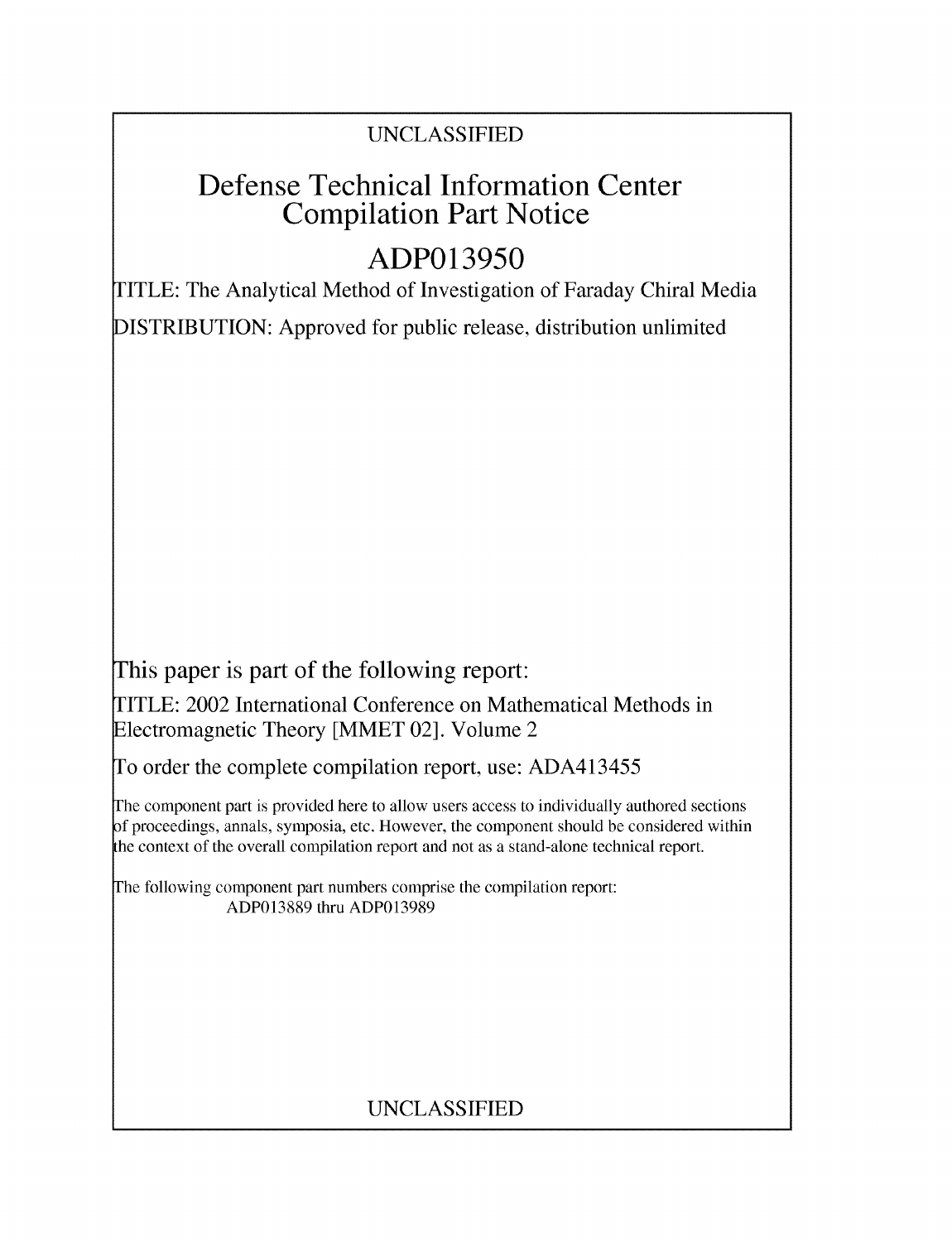### THE **ANALYTICAL** METHOD OF **INVESTIGATION** OF FARADAY CHIRAL **MEDIA**

#### K. Vytovtov

Radiophisics Department, Dnepropetrovsk National University, Dnepropetrovsk-50, Ukraine 49050, e-mail: vytovtov@mailru.com

#### ABSTRACT

**A** plane-parallel homogeneous bianisotropic plate under an oblique incidence of a plane harmonic wave is considered. The bianisotropy axis is not coinside with a normal to a plate. The propagation and reflection coefficients are found in the analytical form.

#### **INTRODUCTION**

Electromagnetic of chiral and bianisotropic media is developing very extensively.. Wave behavior within infinite bianisotropic media have been analyzed in [1]. The phenomena at an interface between isotropic achiral and isotropic chiral materials have been studied in [2]. In that paper reflection and transmission by a chiral slab have been considered. Waves refracted by interface between an isotropic achiral and a bianisotropic materials have been investigated in [3]. The problem of reflection and propagation for an omega-slab has been considered in [4]. The problem of realization of soft-and-hard surfaces have been studied in [5]. Analogous problem has been studied in [6]. A bianisotropic slab under a normal incidence of a plane harmonic wave is investigated analytically in [7]. In this paper a bianisotropic slab under an oblique incidence of a plane harmonic wave is studied analytically. It is assumed also that the bianisotropy axis is not co-inside with a normal to a slab.

#### **STATEMENT** OF THE PROBLEM

The homogeneous lossless bianisotropic medium described by the constitutive relations

$$
\mathbf{\overline{D}} = \varepsilon \mathbf{\overline{E}} + \zeta \mathbf{\overline{B}} \quad \mathbf{\overline{H}} = \xi \mathbf{\overline{E}} + \mu \quad \mathbf{\overline{B}} \tag{1}
$$

is considered in this paper. The constitutive relations (eqn.1) contain four constitutive dyadics,  $\epsilon$ ,  $\xi$ ,  $\zeta$ ,  $\mu$ , in gyrotropic form:

$$
\bar{a} = \begin{vmatrix} a_{xx} & -ja_{xy} & 0 \\ ja_{xy} & a_{xx} & 0 \\ 0 & 0 & a_{zz} \end{vmatrix}
$$
 (2)

Our purpose here is to find the propagation and reflection coefficients of the homogeneous plane-parallel plate under an oblique incidence of a plane harmonic wave. It is assumed also that the bianisotropy axis is not coinside with a normal to the plate. For this it is necessary to obtained the wavenumbers of the refracted waves, to write the translation matrix for a plate, and to express the reflected and propagating fields as functions of the incident field.

#### METOD

The wavenumbers of the refracted waves are obtained by using the dispersion relation for the infinite bianisotropic medium and Snell's law taking into account the geometry

KIEV, UKRAINE, IX-TH INTERNATIONAL CONFERENCE ON MATHEMATICAL METHODS IN ELECTROMAGNETIC THEORY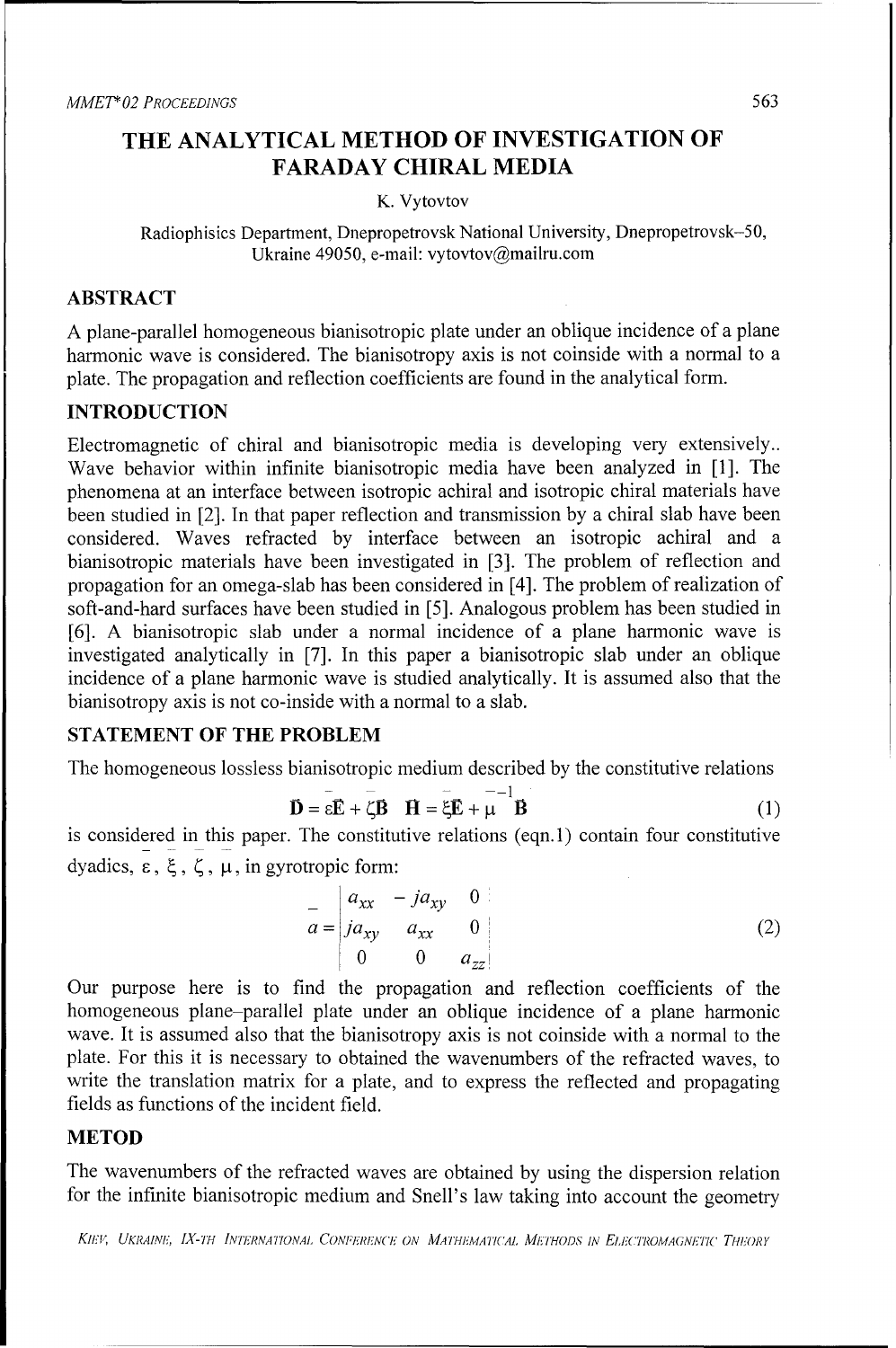of the problem:

$$
\begin{cases}\na_4 k_{\text{refr } i}^4 + a_3 k_{\text{refr } i}^3 a_2 k_{\text{refr } i}^2 + a_1 k_{\text{refr } i} + a_0 = 0 \\
\cos \alpha = \frac{1}{k_{\text{refr } i}} \left( \cos \beta \sqrt{k_{\text{refr } i}^2 - k_{\text{inc}}^2 \sin^2 \alpha_{\text{inc}}} + k_{\text{inc}} \sin \beta \sin \alpha_{\text{inc}} \cos \psi \right)\n\end{cases} \tag{3}
$$

where  $\beta$  is the angle between the bianisotropy axis and a normal to the interface,  $\psi$  is the angle between the incidence plane and the plane including the bianisotropy axis and a normal to the interface, the coefficients in the first equation (3) are:

$$
a_4 = A_{44} \cos^4 \alpha + A_{42} \cos^2 \alpha + A_{40} \; ; \; a_3 = A_{33} \cos^3 \alpha + A_{31} \cos \alpha \; ;
$$
  
\n
$$
a_2 = A_{22} \cos^2 \alpha + A_{20} \; ; \; a_1 = A_{11} \cos \alpha \; ; \; a_0 = A_{40} \, .
$$
\n(4)

 $A_{kl}$  are the coefficients expressed in terms of the constitutive dyadic.

After algebraic transformations we obtain the dispersion relation for refracted waves in the form:

$$
c_8k^8 + c_6k^6 + c_4k^4 + c_2k^2 + c_0 = 0
$$
 (5)

The translation matrix can be written using the well-known technique [8]:

$$
\mathbf{L}(d) = \sum_{i=1}^{4} \frac{\gamma_{11}^{i} \mathbf{M}_{i}}{\gamma_{21}^{i} \mathbf{M}_{i}} \frac{\gamma_{12}^{i} \mathbf{M}_{i}}{\gamma_{22}^{i} \mathbf{M}_{i}} \frac{\gamma_{31}^{i} \mathbf{M}_{i}}{\gamma_{32}^{i} \mathbf{M}_{i}} \frac{\gamma_{41}^{i} \mathbf{M}_{i}}{\gamma_{42}^{i} \mathbf{M}_{i}} \n\gamma_{11}^{i} \mathbf{M}_{i} \frac{\gamma_{23}^{i} \mathbf{M}_{i}}{\gamma_{23}^{i} \mathbf{M}_{i}} \frac{\gamma_{33}^{i} \mathbf{M}_{i}}{\gamma_{43}^{i} \mathbf{M}_{i}} \frac{\gamma_{43}^{i} \mathbf{M}_{i}}{\gamma_{44}^{i} \mathbf{M}_{i}} \n\gamma_{41}^{i} \mathbf{M}_{i} \frac{\gamma_{24}^{i} \mathbf{M}_{i}}{\gamma_{24}^{i} \mathbf{M}_{i}} \frac{\gamma_{34}^{i} \mathbf{M}_{i}}{\gamma_{44}^{i} \mathbf{M}_{i}}
$$
\n(6)

where

$$
\mathbf{M}_{i} = \frac{\cos(k_{z i}d)}{-jk_{z i} \sin(k_{z i}d)} \frac{-J \sin(k_{z i}d)}{\cos(k_{z i}d)}; \ \gamma_{m,l}^{i} = 2b_{2m+1,2i+1} \frac{\det(\mathbf{B}_{2l+1,2i+1})}{\det(\mathbf{B})}.
$$
 (7)

**B** is the 8×8 matrix obtained directly from Maxwell's equations.  $B_{2l+1,2i+1}$  is the minor of the element with the indices 2/+1, 2*i*+1 of the matrix **B**.  $M_i$  is the 2×2 matrix analogous to the one for an isotropic medium.

 $L(d)$  is 8 × 8 in general case, but considering the particular cases it is possible to obtain  $4 \times 4$  translation matrix. This matrix (6) relates the field components and them derivations at both surfaces of the bianisopropic plate. The tangential field components are continuos at an interface, but for them derivations it is necessary to write the surface matrix. One must relate the field components and them derivations at both sites of an interface. Such matrix can be found directly from Maxwell's equations

$$
\mathbf{U}_{\text{bianis}} = \mathbf{I} \mathbf{U}_{\text{isotr}} \tag{8}
$$

U is the column-matrix including the tangential field components and them derivations. Therefore it is possible to write

564